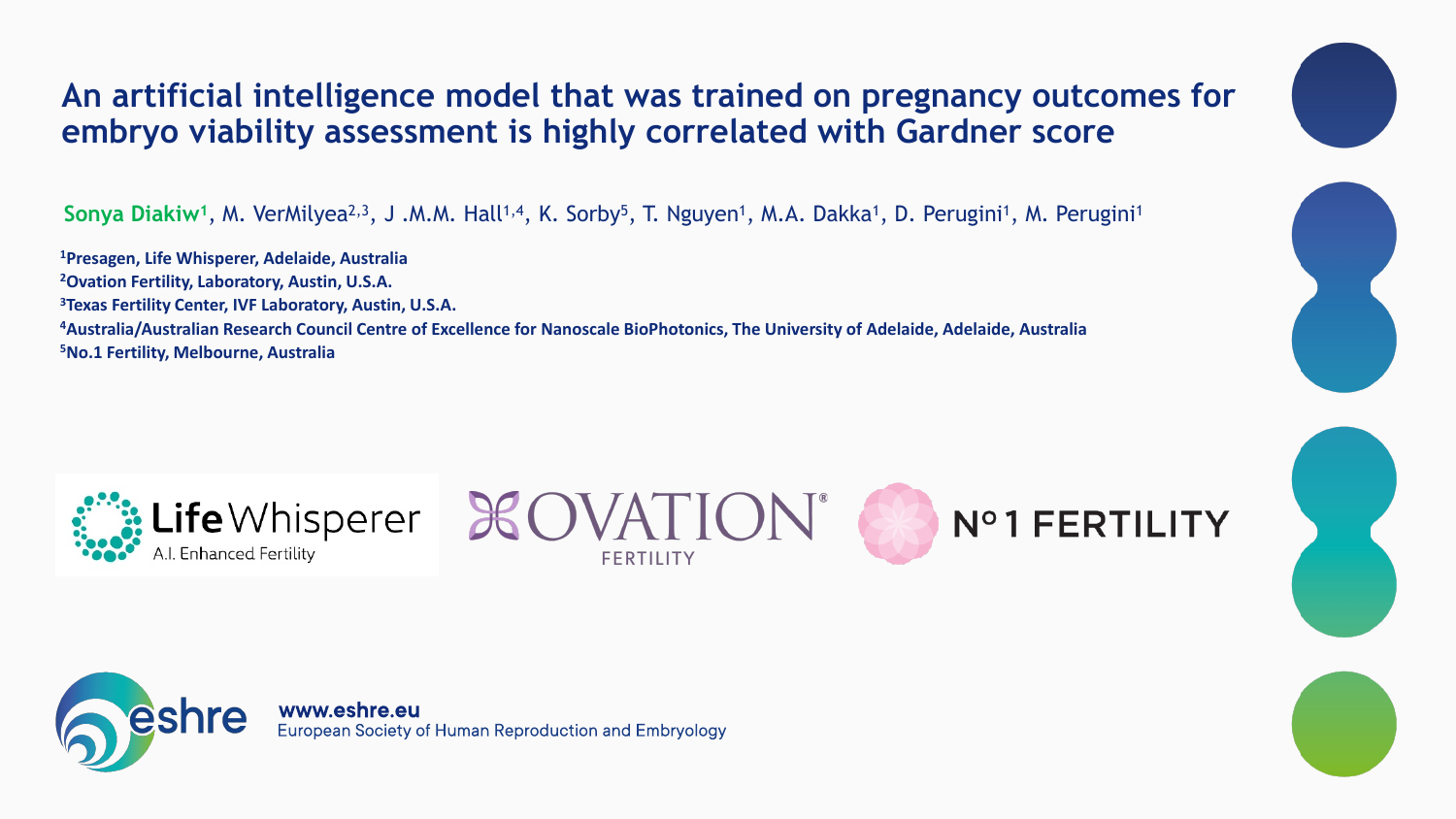### Correlation between AI and Gardner score for embryo viability assessment?

Life Whisperer's AI was trained to evaluate embryo viability, i.e. the likelihood of an embryo leading to clinical pregnancy (foetal heartbeat) – *VerMilyea et al, 2020 (Hum Rep)*

Gardner score is a common visual inspection method for embryo selection based on morphology

### **This study addresses three questions:**

Do Life Whisperer AI scores correlate with known visible features of embryo development (Gardner score)?

Do the AI scores correlate with pregnancy outcomes according to Gardner score, as might be expected?

How does the AI compare with Gardner score in terms of ability to predict pregnancy outcome?

**European Society of Human Reproduction and Embryology** 





## **Introduction**

### **Embryo selection**



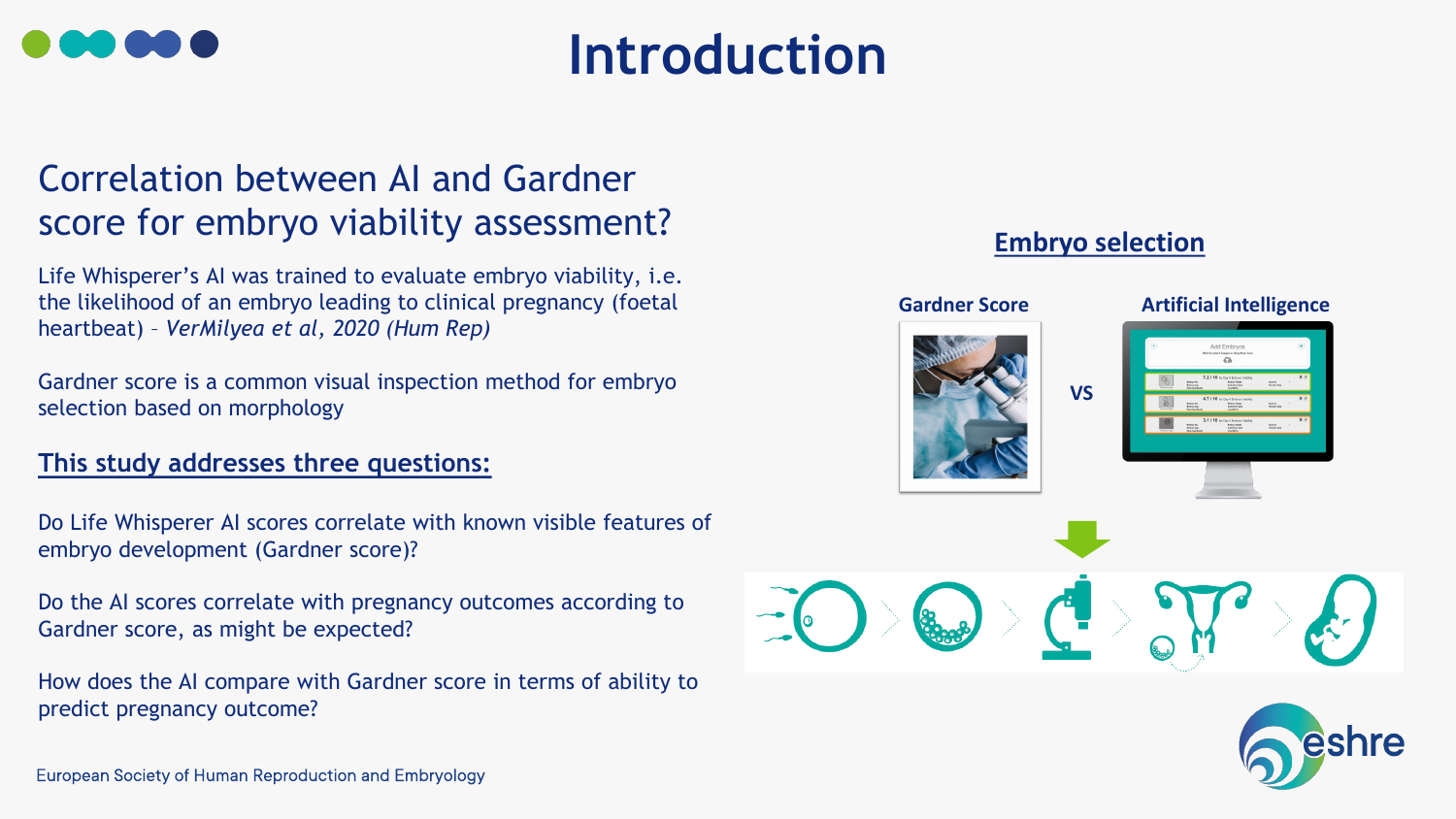### Prospectively collected dataset from No. 1 Fertility

Study conducted on 2,162 prospectively collected single Day 5 embryo images (Embryoscope) with associated Gardner scores and AI viability scores

To avoid bias embryologists manually graded each embryo using the Gardner method first, then obtained the AI score

AI viability scores are between 0 (least likely to lead to pregnancy, non-viable) and 10 (most likely to lead to pregnancy, viable)

The AI was trained and validated on 3,651 Day 5 embryo images with pregnancy outcomes from multiple IVF laboratories across 5 countries, but was not trained on data used in this study



# **Study Design & Methods**

| <b>Characteristic</b>                                       | Value                      |
|-------------------------------------------------------------|----------------------------|
| Number of images of Day 5 embryos with Gardner              | 2,162                      |
| score                                                       |                            |
| Number of patients                                          | 787                        |
| Average embryo cohort size (range)                          | 2.3 embryos (1-18 embryos) |
| Average patient age (range)                                 | 36.2 years (24-49 years)   |
| Dates collected                                             | Nov 2019 – Feb 2021        |
| Expansion grades: 1                                         |                            |
| $1 =$ Early or very early blastocyst                        | $15(0.7\%)$                |
| $2 = Blastocyst$                                            | 85 (3.9%)                  |
| $3$ = Full blastocyst                                       | 486 $(22.5\%)$             |
| $4$ = Expanded blastocyst                                   | 466 $(21.6\%)$             |
| 5 = Hatching blastocyst                                     | $1,097(50.7\%)$            |
| $6$ = Hatched blastocyst                                    | $13(0.6\%)$                |
| Number of images with fetal heartbeat outcomes <sup>2</sup> | 479 (22.2%)                |
| Clinical pregnancy outcomes:                                |                            |
| Successful pregnancies (viable embryos)                     | 220 (45.9%)                |
| Unsuccessful pregnancies (non-viable embryos)               | $259(54.1\%)$              |

1 Expansion grades were based on the 6 stages of blastocyst expansion defined by Gardner and Schoolcraft. 2 Only single embryo transfers were included.

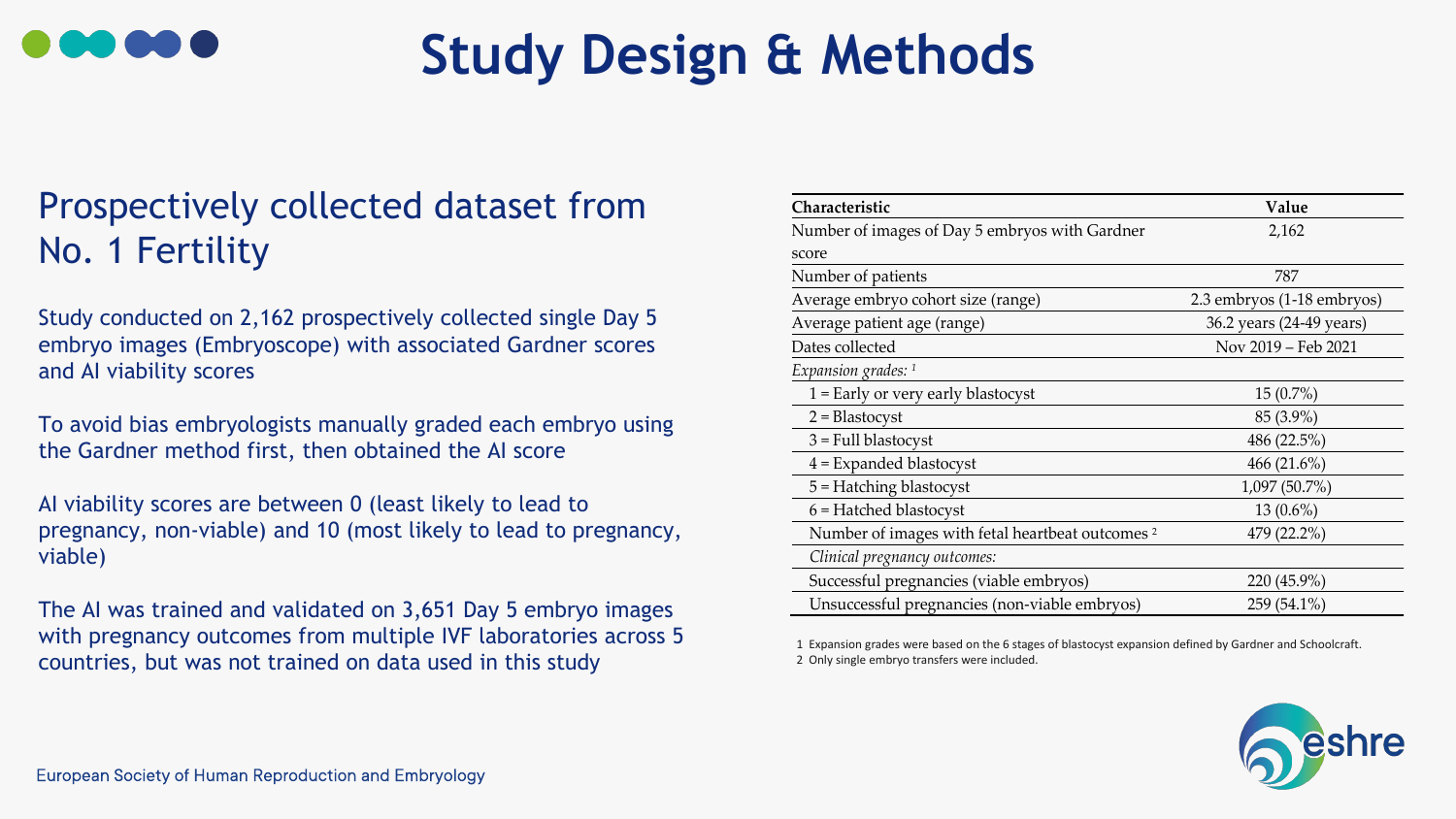Average AI score significantly correlated with the three components of the Gardner score, increasing with advancing blastocyst developmental stage and increasing ICM/TE quality

#### **Expansion Grade**

Grades of ≥3 generally considered suitable for transfer

Grade 3 had lower average score than 4 to 6, consistent with some published research that grade 3 (full blastocysts) may have lower clinical pregnancy rates than more advanced expansion stages

### **Inner Cell Mass (ICM) & Trophectoderm (TE)**

AI score showed stronger linear correlation with TE than ICM, consistent with studies that suggest TE may be more important than ICM in determining likelihood of implantation

Average AI score correlated with increasing combined ICM/TE grade





## **AI scores correlate with Gardner score**

Groups were compared using ordinary one-way ANOVA with Tukey's multiple comparisons post-test, and trends were evaluated using ordinary one-way ANOVA with test for linear trend between column mean in left-to-right column order.

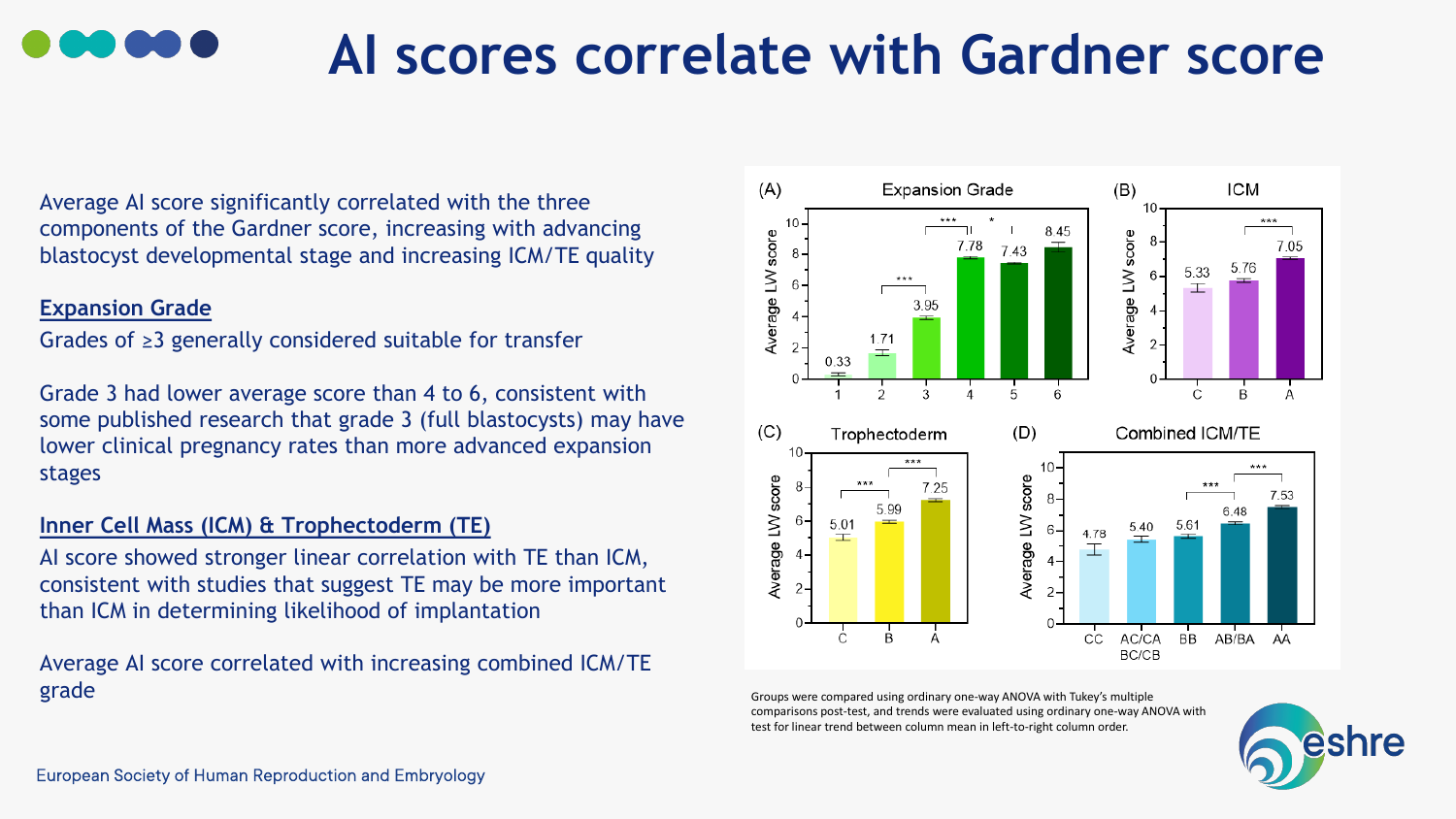# **AI scores correlate with pregnancy rate**

Clinical pregnancy rate also correlated with the three components of the Gardner score

#### **Expansion Grade**

Grade 3 had lower pregnancy rate than then 4 and 6

Reduced pregnancy rate for grade 5 embryos (in alignment with reduced average AI score)

**Inner Cell Mass (ICM) & Trophectoderm (TE)**

Linear correlation with ICM and TE, including difference between ICM grades C and B

Supports quality of the dataset, and correlation of AI score with pregnancy rate

Does not take into consideration patient-related medical factors that may influence outcome of a viable embryo



Subset of 479 embryo images had pregnancy outcomes out of the overall dataset of 2,162 images (22%)

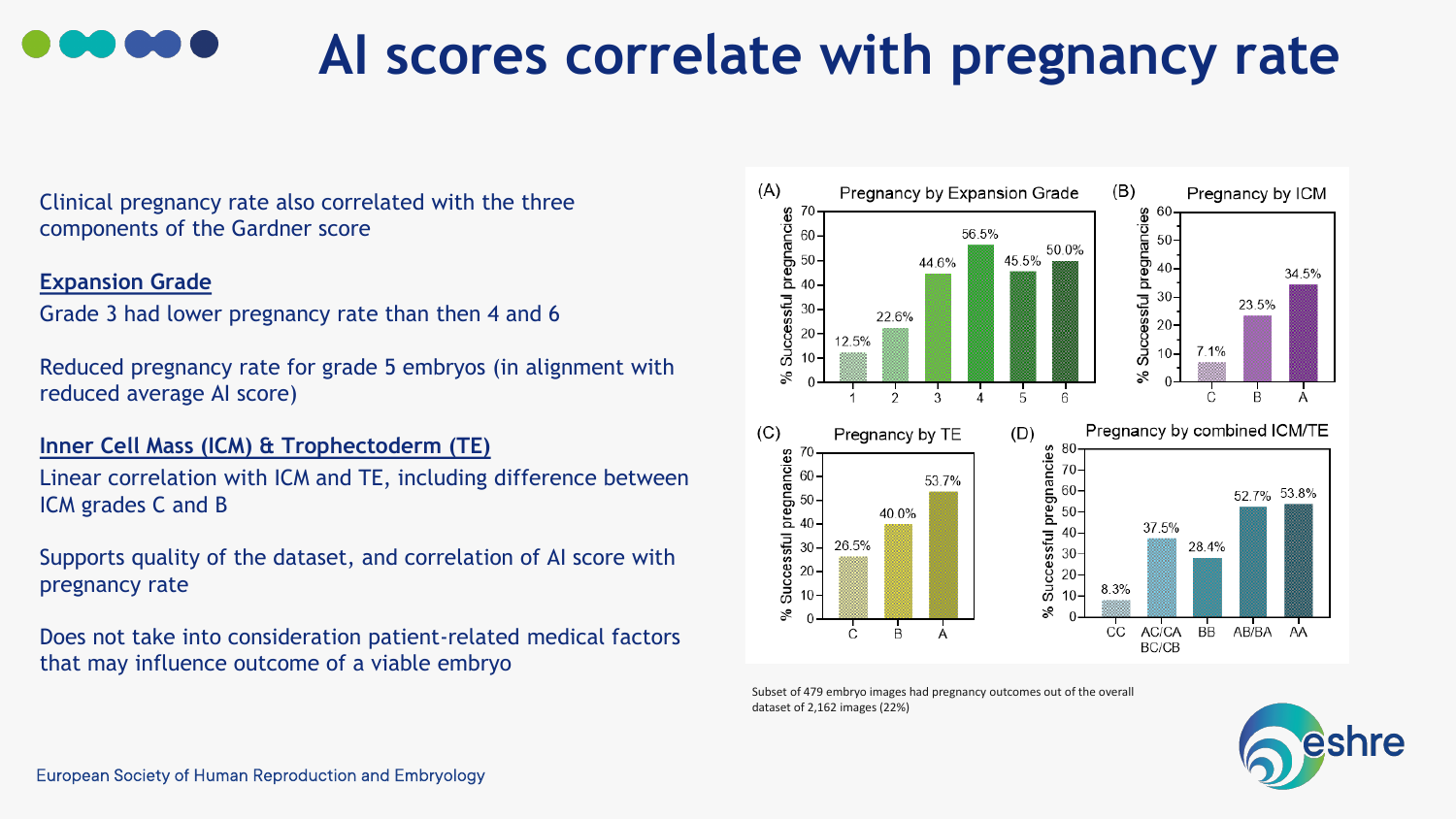

# **Thresholds for embryo viability**

No standard for defining what is likely to be a viable embryo  $\rightarrow$  3AA, 3BB, 2BB?

Limitation of Gardner score = not linear scale

The 2BB threshold for this study was chosen based on literature (Munné et al 2019) and discussion with experienced embryologists

Significant difference in average AI score, verified 2BB threshold using pregnancy data

5/10 threshold for AI also verified using pregnancy data



### What are the challenges of defining a 'good' versus 'poor' embryo for evaluating prediction algorithms?

Groups were compared using an unpaired 2-tailed student's t-test



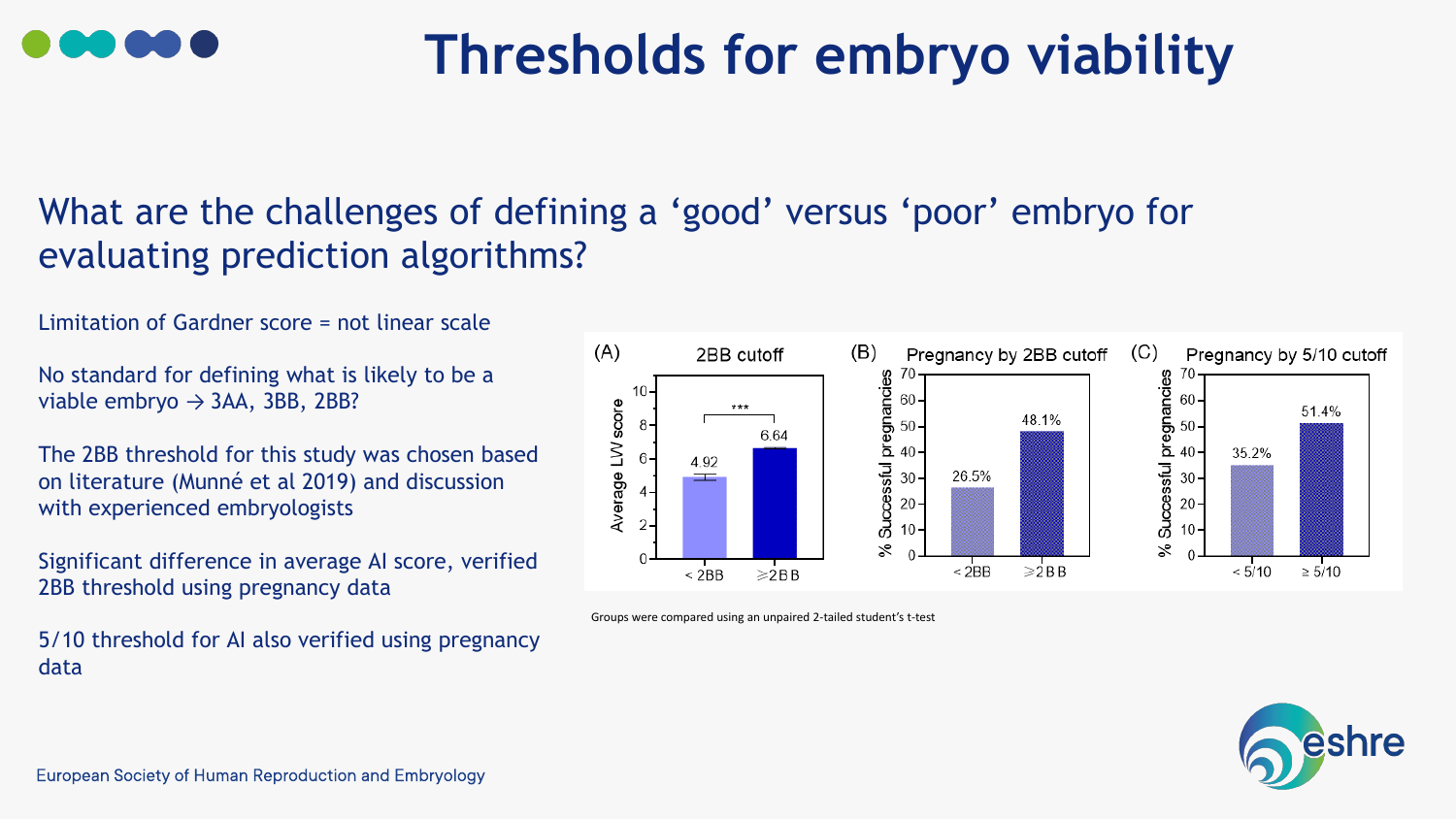AI predicts Gardner score, but is better at predicting pregnancy than the Gardner score itself

#### **AI for predicting Gardner score**

Accuracy of 72.4% for predicting embryos of ≥2BB, showing there is a significant overlap in detection of known features of blastocyst morphology identified by the AI and Gardner methods.

**AI versus Gardner score for predicting pregnancy** Accuracy of AI was 10.3% higher than the Gardner for predicting pregnancy, showing that the AI is not just detecting the same features as the Gardner system.

# **Predictive power of AI versus Gardner score**

## **72.4%**

## **10.3%**

### AI accuracy for predicting Gardner Grade

AI score ≥5/10 was used to predict embryos with Gardner ≥2BB

### AI accuracy **improvement** over Gardner for predicting pregnancy outcome

Viable embryo prediction: AI score ≥5/10, Gardner Grade ≥2BB

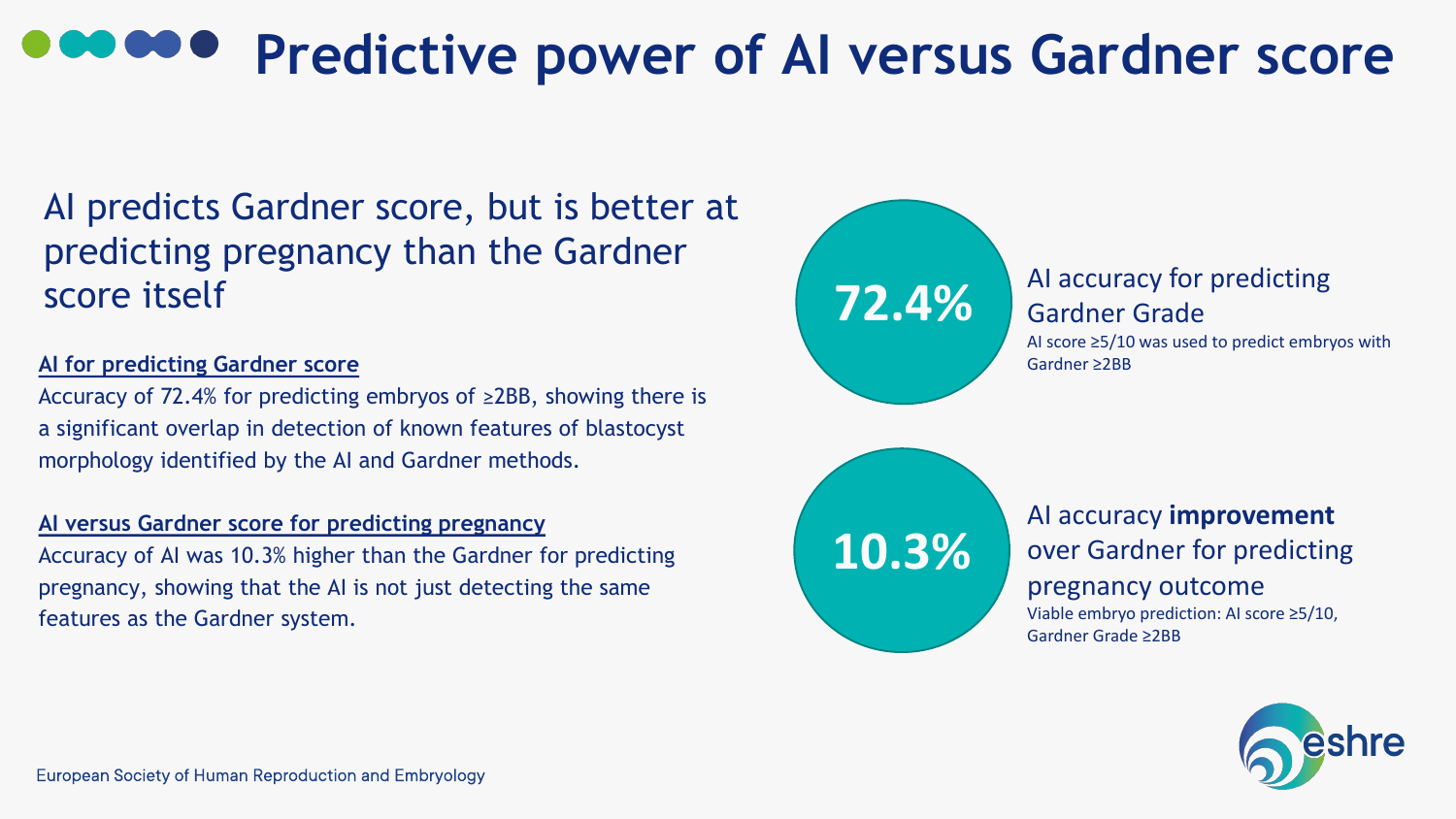The AI is identifying additional morphological features that are not captured using the Gardner scoring method, but which are directly associated with pregnancy outcome.

 $\mathsf{ICM}$  (grade A) *TE* (grade B)  $\rightarrow \mathsf{What}$  are these features? Future research.



# **Feature identification**

*Expansion grade 4 (expanded blastocyst)*

**European Society of Human Reproduction and Embryology** 

**Gardner score**



*Expansion grade 4 (expanded blastocyst)*



*ICM (grade A) TE (grade B)*

### **AI algorithm?**

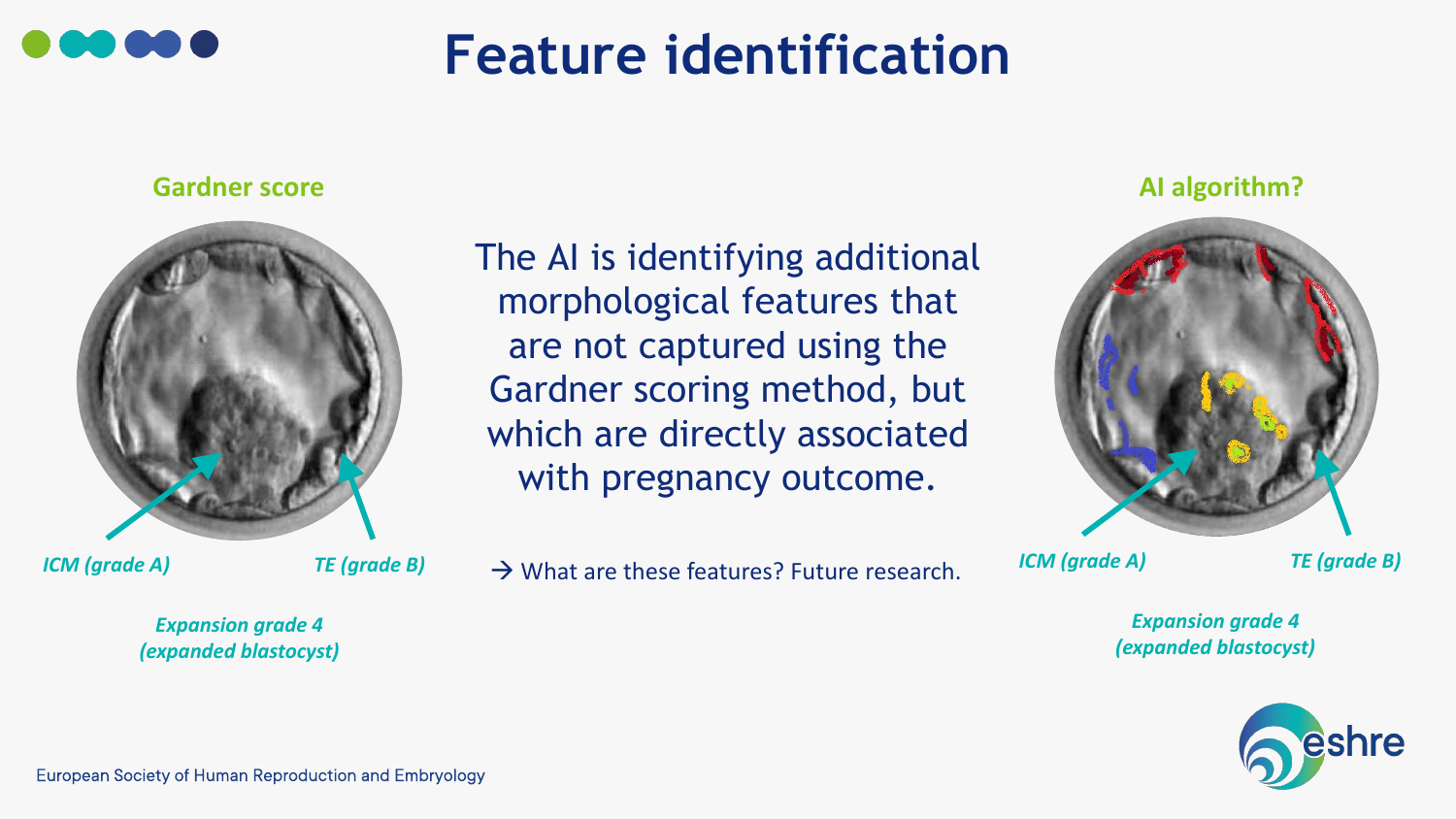### AI provides additional information over Gardner about pregnancy outcomes

- ➢ Correlation between AI and known features of embryo viability (Gardner score) substantiates the use of this AI for embryo assessment
- ➢ AI has also shown to correlate with embryo ploidy status, further supporting use for embryo assessment refer to our ESHRE 2021 poster P-228
- $\triangleright$  Results support the use of AI to provide additional information regarding embryo viability and pregnancy outcome over and above Gardner score
- ➢ Limitations
	- **•** This correlative study may also require additional confirmatory studies on independent datasets
	- Need to consider limitations of using a binary threshold for evaluating performance of an AI
- $\triangleright$  In addition to improved accuracy of the AI for predicting pregnancy, there are also many intangible benefits of AI in the IVF laboratory including standardisation of scoring, objectivity of assessment, scoring efficiency, and transparency for the patient





## **Conclusions**